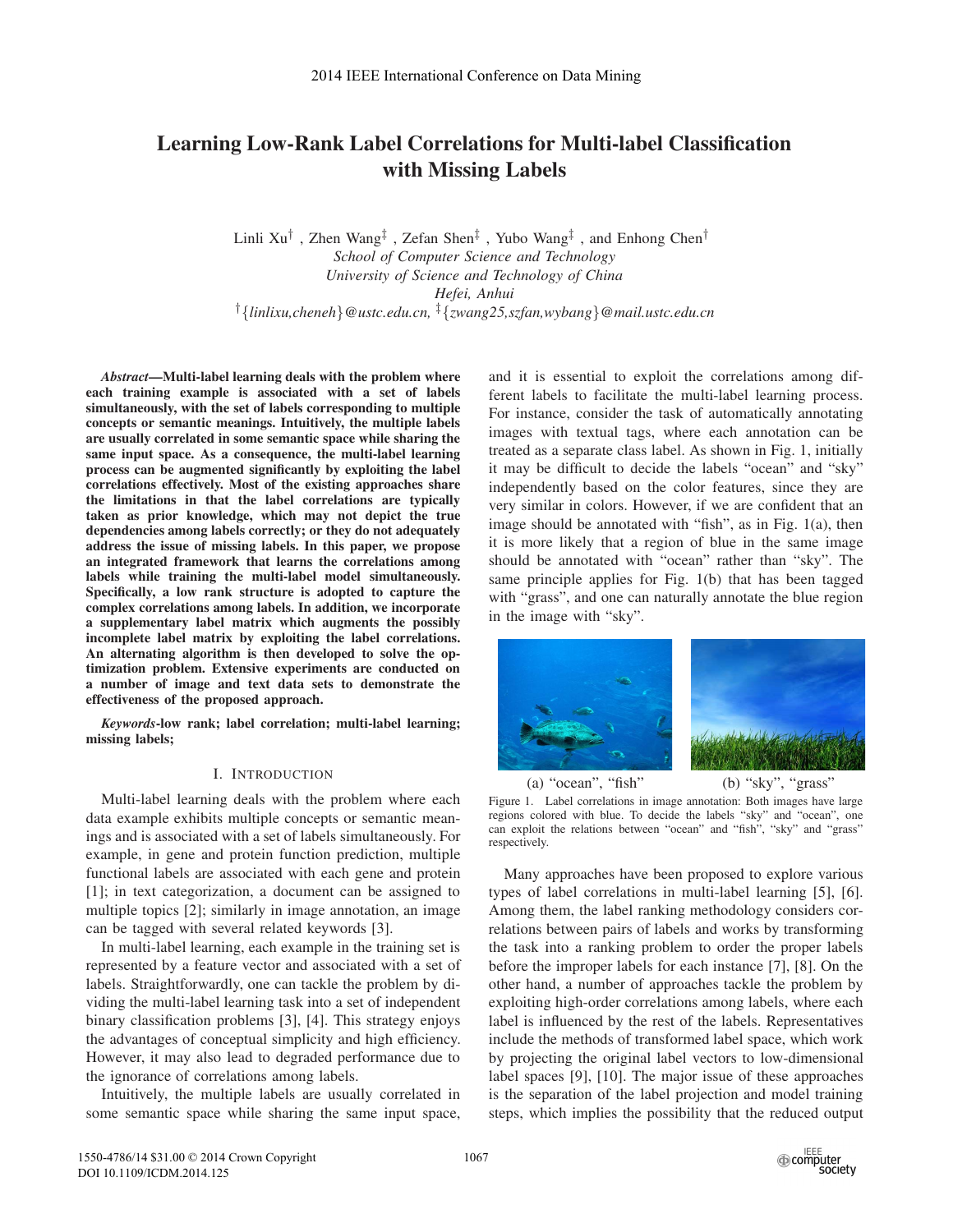representation may not augment the trained model.

Alternatively, there have been emerging interests in recent multi-label methods that take the correlation information as prior knowledge. For example, a label correlation matrix S can be calculated as the cosine similarity between label vectors and incorporated to enhance the multi-label classification performance [11]–[13]. Specifically, in the work proposed in  $[11]$ , the matrix  $S$  is integrated in the objective function to enhance the prediction of label assignments; while a sparsity-inducing term based on the matrix  $S$  is proposed to regularize the multi-label model in [12].

However, there still exist some potential issues that need further concerns. First, in many real applications, it is difficult to get the complete label information for each instance, and only a "partial" set of labels are available. As a result, the methods based on modeling the original label matrix may not accurately capture the relations between labels and features due to the missing labels. Second, the commonly used measures of label correlation such as normalized cosine are usually calculated in a one-to-one way; whereas the correlations among labels can be complex and global with direct and indirect label dependencies, which keeps the oneto-one correlation measure from accurately capturing the real label relations. Third, most of the existing approaches decouple the label correlations from model training in the sense that they either first transform the label space or explicitly calculate the label correlations, followed by training the model. This may result in suboptimal models due to the lack of mutual adaptation of the two steps.

To address the above issues, in this paper, we model the global correlations among labels based on *one-to-all* reconstruction and propose an integrated framework which learns the correlations among labels while training the multilabel model simultaneously. A low rank structure is adopted to capture the local label correlations based on the intuition that a subset of labels can be closely related to each other with similar semantic contexts, while being independent of the rest. Furthermore, to address the issue of incomplete label matrices, we define a supplementary label matrix which augments the original label matrix by exploiting the label correlations. The new supplementary label matrix generally captures richer information regarding label dependence than the original label matrix. With these components, we are able to expand the forms of label correlations and achieve a novel multi-label classification method that captures more complex and flexible dependencies among labels. An alternating algorithm is developed for the optimization. Extensive experiments are conducted on diverse multi-label data sets to demonstrate the effectiveness of the proposed framework.

#### II. THE UNIFIED FRAMEWORK

In multi-label learning, we are given a data matrix of  $n$ training examples  $X = [\mathbf{x}_1, ..., \mathbf{x}_n]^\top \in \mathbb{R}^{n \times d}$  and a label matrix  $Y = [\mathbf{y}_1, ..., \mathbf{y}_n]^\top \in \mathbb{R}^{n \times c}$  where c is the number of

labels and  $y_i \in \{0, 1\}^c$  is a binary label vector indicating the label assignments of the  $i$ -th instance. Following traditional supervised learning discipline, a general classification model can be trained by solving the following problem:

$$
\min_{W} L(X, W, Y) + \lambda \Omega(W) \tag{1}
$$

where  $L(\cdot)$  is a loss function, the regularization term  $\Omega(W)$ is usually used to capture the specific structures of features and labels with various norms.

In multi-label learning, key challenges exist in the aspects of label correlations and the possibility of incomplete labels. On one hand, it is essential to exploit potential correlations among labels to cope with the exponential-sized output space in the multi-label setting; on the other hand, in real problems with large numbers of labels, it can be difficult to collect the complete label information for each instance, which makes it more complex to capture the label correlations. Specifically, with an incomplete label assignment, the absence of a label does not necessarily mean the lack of association of an instance with that label. As a consequence, approaches that directly model the original label matrix  $Y$  as in formulation (1) may not accurately capture the relations among labels and features.

To tackle this problem, we propose to learn the label correlations which can be exploited to augment the incomplete label matrix and obtain a new supplementary label matrix  $\hat{Y} \in \mathbb{R}^{n \times c}$  with essentially richer information regarding label correlations. By exploiting the co-occurrence and dependency of related labels, we assume that the predictive confidence  $\hat{Y}$  is determined by the available original label information Y and the correlations among different labels, which is modeled by the correlation matrix  $S \in \mathbb{R}^{c \times c}$ . Formally, motivated by the idea of label dependency propagation [14], the original label matrix can be supplemented by directly multiplying with the label correlation matrix  $S$ :

$$
\hat{Y}_{i,j} = Y_{i,1} \times S_{1,j} + Y_{i,2} \times S_{2,j} + \dots + Y_{i,c} \times S_{c,j}
$$
\n
$$
= \sum_{t=1}^{c} Y_{i,t} \times S_{t,j} \tag{2}
$$

where the element  $\hat{Y}_{ij}$  can be regarded as the predictive confidence of the instance  $x_i$  being associated with the j-th label, which is influenced by the prior information of all the other labels in the original label matrix.

A simple example is shown in Fig. 2, where we assume that the only available label information of Image 1 in Fig. 1(a) is "fish". By exploiting the label correlations, a supplementary matrix  $\hat{Y}$  is obtained where the predictive confidence of label "ocean" for Image 1 is high due to a strong correlation between the labels "fish" and "ocean", and the predictive confidence of label "sky" is low because of a weak dependence from label "fish" to label "sky". As a consequence, given the supplementary label matrix  $\hat{Y}$ , one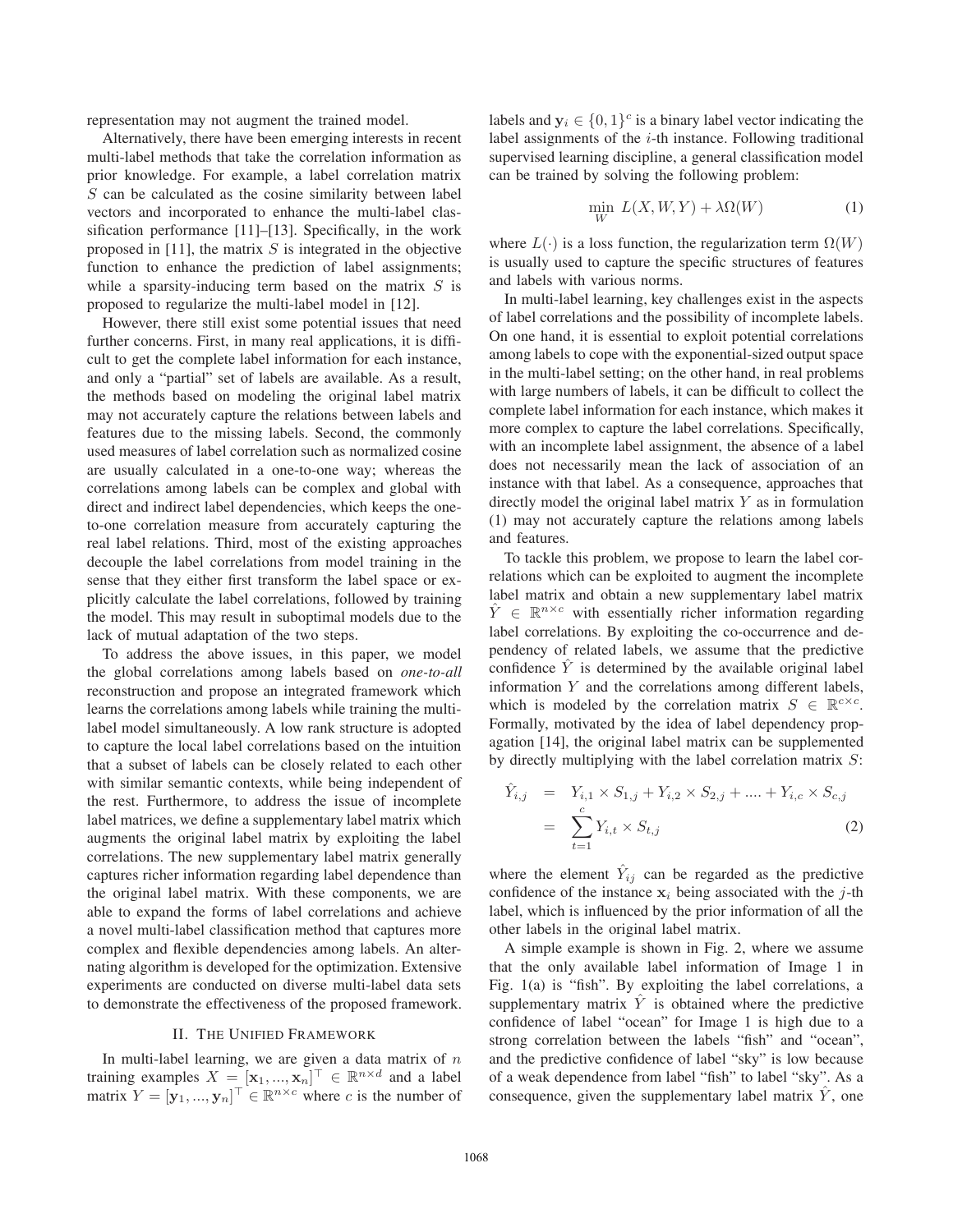can augment the label assignment of Image 1 to "fish" and "ocean" from the original label "fish".



Figure 2. A supplementary label matrix  $\hat{Y}$  obtained by multiplying the label correlation matrix  $S$  with the original label matrix  $Y$ 

The example above is based on the assumption that the correlation matrix  $S$  can accurately capture the real relations shared among different labels, which will lead to the supplementary matrix  $\hat{Y}$  with richer label information. To model the complementary influence of  $\hat{Y}$  and  $S$ , we propose a unified framework that learns the label correlations while training the classification model simultaneously. Without loss of generality, we adopt the least square loss

$$
\min_{W,S,E,\hat{Y}} \|XW - \hat{Y}\|_F^2 + \lambda_1 \|W\|_F^2 + \lambda_3 \|E\|_{2,1}
$$
  
s.t.  $\hat{Y} = YS; Y = \hat{Y} + E$  (3)

where in the objective function the original label matrix Y is replaced by the supplementary label matrix  $\hat{Y} = Y S$ . In the meantime, the constraint  $Y = \hat{Y} + E$  and the regularization term on  $E$  work together and control the difference between Y and  $\hat{Y}$ . Specifically, to regularize the difference between Y and  $\hat{Y}$  while facilitating a label-wise (i.e., column-wise) sparsity on E, we adopt the convex  $\ell_{2,1}$ norm as regularization, which can be defined as  $||E||_{2,1} = \sum_{n=0}^{\infty} \sqrt{n!} E_n \sqrt{n!}$  $\sum_{j=1}^c \sqrt{\sum_{i=1}^n (E_{ij})^2}.$ 

The formulation above can then be further rewritten as

$$
\min_{W,S,E} \|XW - YS\|_F^2 + \lambda_1 \|W\|_F^2 + \lambda_3 \|E\|_{2,1}
$$
\ns.t.

\n
$$
Y = YS + E
$$
\n(4)

based on which we can observe that the correlation  $S_{ij}$  of label pair  $(i, j)$  is influenced by all the other labels in (4), which implies a high-order one-to-all dependency rather than a one-to-one correlation. This helps to capture the complex and global correlations that arise from direct and indirect label dependencies.

Besides the global characteristics, the label correlations encoded in S should also capture some local patterns as well. For example, there usually exists grouping of labels such that the labels within a group are strongly correlated with each other, while being independent of the rest. These local patterns essentially imply a low-rank or even a blockdiagonal structure of the  $S$  matrix, which can be incorporated into the model as follows:

$$
\min_{W,S,E} \|XW - YS\|_F^2 + \lambda_1 \|W\|_F^2 + \lambda_2 \text{ rank}(S) + \lambda_3 \|E\|_{2,1}
$$
  
s.t.  $Y = YS + E$ 

Unfortunately, the rank function is hard to optimize, the nuclear norm  $\|\cdot\|_*$  is therefore employed here as a convex approximation of the rank function. The framework of learning low-rank label correlations for multi-label classification with missing labels can then be formulated as

$$
\min_{W,S,E} \|XW - YS\|_F^2 + \lambda_1 \|W\|_F^2 + \lambda_2 \|S\|_* + \lambda_3 \|E\|_{2,1}
$$
  
s.t.  $Y = YS + E$  (5)

By solving (5), one can not only learn the correlation matrix S, but also train a multi-label classification model by exploiting the label correlations.

# III. OPTIMIZATION

The optimization problem in (5) is convex and therefore can be optimized globally. In this section, we propose an alternating iterative algorithm to solve for the label correlation matrix  $S$  and the multi-label parameters  $W$ .

# *A. Computing* W *Given* S*,* E

With  $S$  and  $E$  given,  $W$  is the only variable and the problem turns into:

$$
\min_{W} \|XW - YS\|_{F}^{2} + \lambda_{1} \|W\|_{F}^{2}
$$
\n(6)

which is a classic ridge regression problem with a closedform solution:

$$
W = (XT X + \lambda_1 I)^{-1} XT Y S
$$
 (7)

# *B. Computing* S *Given* W

Compared to the closed-form solution of  $W$  given  $S$ , it is not trivial to optimize  $S$  given  $W$  due to the two nonsmooth regularization terms in (5). Here we first introduce an auxiliary variable  $Z$  to make the objective function separable. Problem (5) can then be rewritten as:

$$
\min_{Z,S,E} \|XW - YS\|_F^2 + \lambda_2 \|Z\|_* + \lambda_3 \|E\|_{2,1}
$$
  
s.t.  $Y = YS + E$ ,  $S = Z$ . (8)

By introducing augmented Lagrangian multipliers and incorporating the equality constraints into the cost function, the problem is transformed into:

$$
\min_{S,Z,E,\Lambda_1,\Lambda_2} \quad \|XW - YS\|_F^2 + \lambda_2 \|Z\|_* + \lambda_3 \|E\|_{2,1} \n+ \frac{\rho}{2} \|Y - YS - E + \frac{\Lambda_1}{\rho} \|_F^2 - \frac{1}{2\rho} \|\Lambda_1\|_F^2 \n+ \frac{\rho}{2} \|S - Z + \frac{\Lambda_2}{\rho} \|_F^2 - \frac{1}{2\rho} \|\Lambda_2\|_F^2.
$$
\n(9)

Then the inexact ALM (IALM) method is applied to solve for each variable in (9) iteratively with blockwise coordinate descent procedures. Each iteration of IALM involves updating one variable, with the other variables fixed to their most recent values [15]. The updating rules are as follows: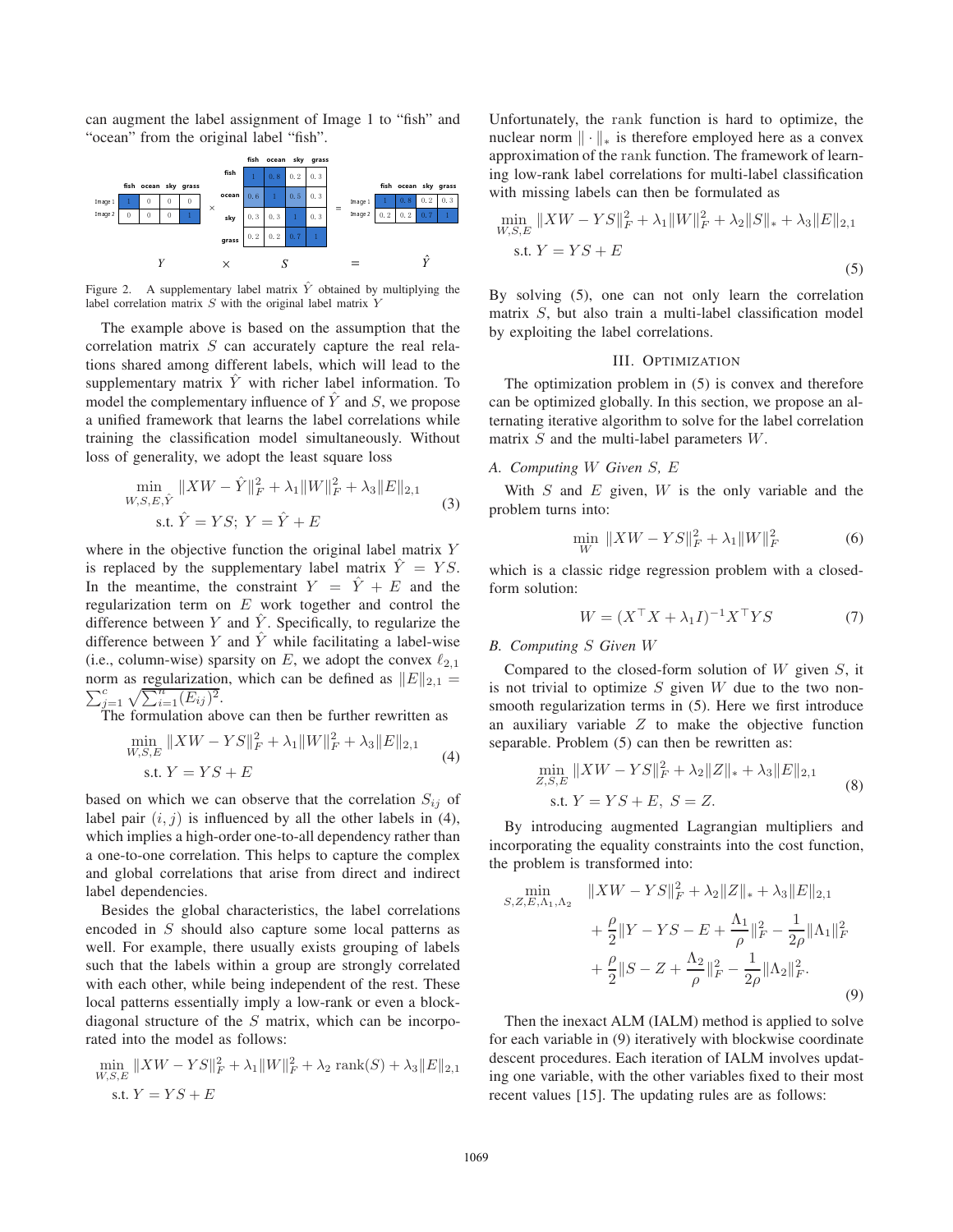**[Update**  $Z^{k+1}$ ] According to singular value thresholding [16], the solution is given by

$$
Z^{k+1} = J_{\frac{\lambda_2}{\rho}}(S^k + \frac{\Lambda_2^k}{\rho})
$$
\n(10)

where  $J_{\lambda}(A) = U_A S_{\lambda}(\Sigma_A) V_A^{\dagger}$  is the singular value operator with  $A = U_A \Sigma_A V_A^{\dagger}$  being the singular value decomposition of A, and  $S_{\lambda}(A_{ij}) = \text{sign}(A_{ij}) \max(0, |A_{ij}| - \lambda)$  is the soft-thresholding operator.

**[Update**  $S^{k+1}$ ] Taking the derivative of the objective and setting it to zero, we have:

$$
S^{k+1} = [(2+\rho)Y^{\top}Y + \rho I]^{-1}T \qquad (11)
$$

where

$$
T = 2Y^{\top} X W + \rho (Y^{\top} Y - Y^{\top} E^{k} + Z^{k+1}) + Y^{\top} \Lambda_1^{k} - \Lambda_2^{k}.
$$

**[Update**  $E^{k+1}$ ] According to the  $\ell_{2,1}$  minimization operator [17], the solution can be computed as follows:

$$
E^{k+1}(:,i) = \begin{cases} \frac{\|\mathbf{q}_i^k\| - \frac{\lambda_3}{\rho}}{\|\mathbf{q}_i^k\|} \mathbf{q}_i^k & \text{if } \|\mathbf{q}_i^k\| > \frac{\lambda_3}{\rho} \\ 0 & \text{otherwise} \end{cases}
$$
(12)

where  $Q^k = Y - Y S^{k+1} + \frac{\Lambda_1^k}{\rho}, \mathbf{q}_i^k$  is the *i*-th column of  $Q^k$  and  $E^{k+1}(:, i)$  is the *i*-th column of the optimal solution  $E^{k+1}$ 

**[Update Multipliers**  $\Lambda_1^{k+1}, \Lambda_2^{k+1}$ ]  $\Lambda_1^{k+1}, \Lambda_2^{k+1}$  can be updated directly by

$$
\Lambda_1^{k+1} = \Lambda_1^k + \rho (Y - Y S^{k+1} - E^{k+1})
$$
  
\n
$$
\Lambda_2^{k+1} = \Lambda_2^k + \rho (S^{k+1} - Z^{k+1})
$$
\n(13)

Note that all the updates above are in closed forms and the iterative updates for all the variables in the inexact ALM algorithm are outlined in Algorithm 1.

The overall procedure of learning low-rank label correlations for multi-label classification (ML-LRC) can be summarized in Algorithm 2.

**Algorithm 2** The ML-LRC Framework **Input:** training data set  $\{X, Y\}$ , parameter  $\lambda_1, \lambda_2, \lambda_3$ **Output:** W, S **Initialize**  $S = I$ **repeat** fix  $S$  and update  $W$  according to  $(7)$ fix  $W$  and solve for  $S$  using Algorithm 1 **until** convergence

| Table I                          |      |           |     |         |       |        |  |
|----------------------------------|------|-----------|-----|---------|-------|--------|--|
| CHARACTERISTICS OF THE DATA SETS |      |           |     |         |       |        |  |
| Data set                         |      | $\dim(D)$ |     |         |       | Domain |  |
| Emotions                         | 593  | 72        | 6   | numeric | 1.869 | music  |  |
| <b>Birds</b>                     | 645  | 260       | 19  | numeric | 1.014 | audio  |  |
| Enron                            | 1702 | 1001      | 53  | nominal | 3.378 | text   |  |
| Image                            | 2000 | 294       | 5   | numeric | 1.236 | image  |  |
| Scene                            | 2407 | 294       | 6   | numeric | 1.074 | image  |  |
| Pascal06                         | 5304 | 960       | 10  | numeric | 1.263 | image  |  |
| <b>Bibtex</b>                    | 7395 | 1836      | 159 | nominal | 2.402 | text   |  |

#### IV. EXPERIMENTS

#### *A. Experimental Setup*

*1) Data Sets:* Experiments are run on 7 real-world multilabel data sets from diverse domains. The characteristics of the data sets are summarized in Table I. For each data set  $D$ , we use  $|D|$ ,  $\dim(D)$ ,  $L(D)$ ,  $F(D)$ ,  $L(C(D))$  to denote the number of instances, number of features, number of possible labels, feature types and label cardinality which corresponds to the average number of labels per instance.

*2) Evaluation Metrics:* As discussed in [6], the generalization performance of a multi-label classification method is not only measured from a classification perspective, but also measured from a label ranking perspective. In this paper, *Ranking loss*, *One-error*, *Coverage*, and *Average AUC* are used to measure the performance of multi-label algorithms from different aspects. For Average AUC, the larger the values the better the performance, while for the other three metrics, smaller values indicate better performance.

*3) Baselines:* To examine the effectiveness of our framework, ML-LRC is firstly compared with Ridge Regression, which can be considered as a degenerated version of ML-LRC without exploiting label correlations. ML-LRC is also compared with 3 state-of-the-art multi-label methods: ML-KNN [4] which adapts the k-nearest neighbor principle to generate a set of independent classifiers; and MLLS [18] which models the correlations among labels by a common subspace shared by all the classifiers. Finally, in order to verify the mutual reinforcement of calculating the label correlations and training the model simultaneously in our framework, we compare with LSG21 [12] which decouples the two steps.

*4) Parameter Settings:* For the competing algorithms, we use parameter configurations as suggested in the corresponding papers. Furthermore, the regularization parameters of all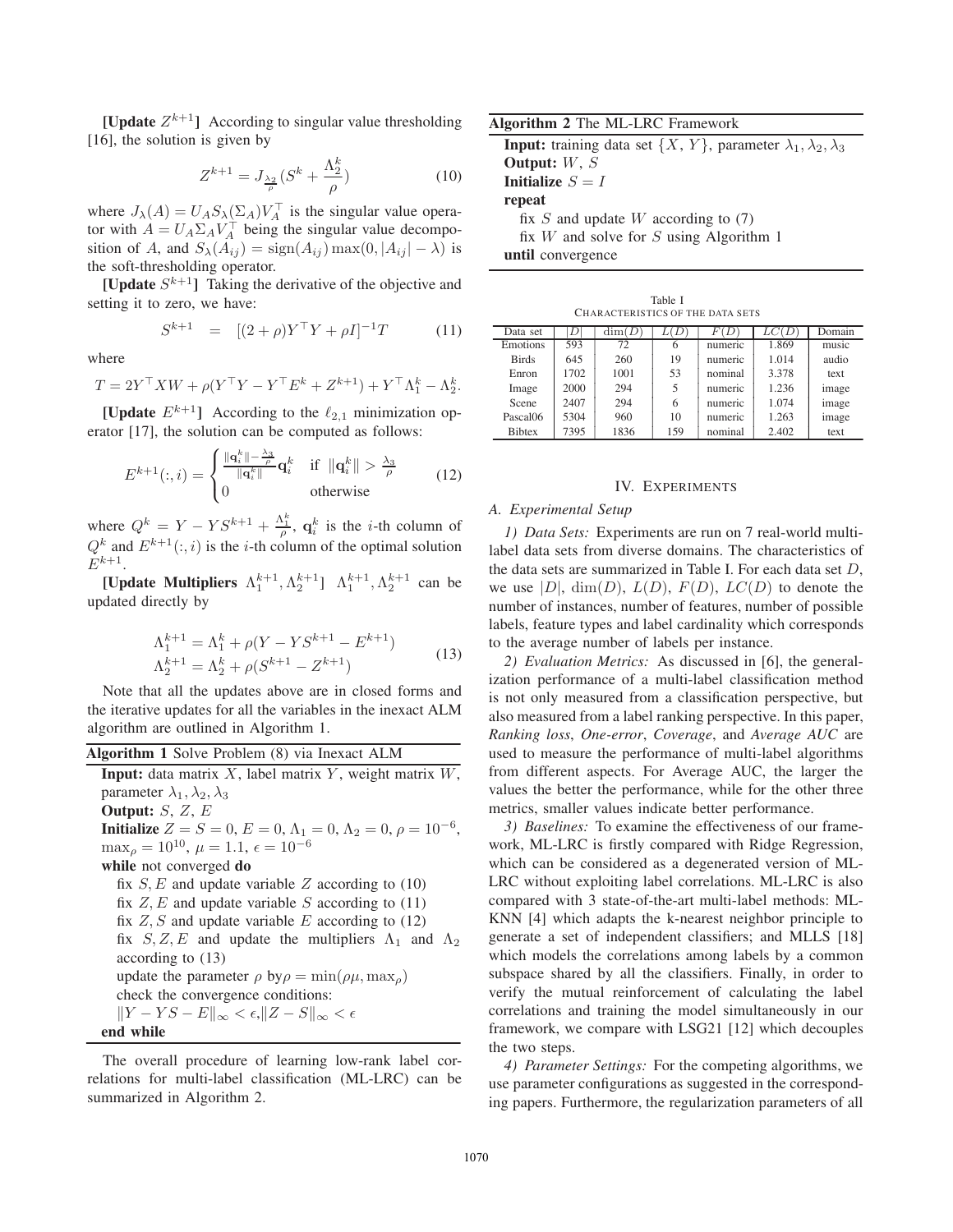the methods are tuned using 5-fold cross validation.

#### *B. Classification Results*

All the algorithms are run on the data sets with 5-fold cross validation, where Tables II to V report the results of various algorithms in terms of different evaluation metrics. For the larger data set "Bibtex", LSG21 [12] has not trained a predictive model in a reasonable time, and is marked as DNF (Did Not Finish) in the tables. On each data set, the mean of the evaluation metrics is recorded. A bold number indicates the best performance on the corresponding data set.

From the results shown in Table II to Table V, we can observe that the proposed framework achieves better or comparable performance in terms of all the 4 measures on all the data sets. Specifically, when comparing to Ridge Regression, which is a degenerated version of ML-LRC without exploiting label correlations, the performance of our approach is significantly superior by 15.51% and 12.94% averaged on all data sets in terms of RankLoss and Coverage respectively, with only slight advantages of 3.85%, 2.46% regarding the other two measures, verifying the effectiveness of exploiting label correlations for boosting the classification performance.

In the meantime, the proposed ML-LRC outperforms ML-KNN and MLLS by 15.90% and 7.45% respectively, averaged over all the data sets and all the measures. The lower performance of ML-KNN may be due to the limitation that ML-KNN handles the classification tasks independently. On the other hand, the comparison between our method and MLLS indicates more accurate label dependencies are encoded in the correlation matrix  $S$  in our framework than the shared subspace in [18].

Last, the performance of ML-LRC is comparable with LSG21 regarding Average AUC, with an improvement of 15.17%, 7.17% and 12.57% in terms of RankLoss, Oneerror and Coverage respectively. This verifies that simultaneously calculating the label correlations and training the model in our framework can facilitate the classification performance.

#### *C. Label Correlations*

Besides evaluating the multi-label classification performance, we also examine the label correlations that are learned simultaneously. We first take the correlation matrix S learned from "Pascal06" which is a data set for visual object recognition with 10 class labels including bicycle, bus, car, cat, cow, dog, horse, motorbike, person and sheep; and then obtain a relational matrix A after some post-processing steps such as normalization, thresholding etc. The relational matrix A can be further represented in a semantic relational graph  $G = \{V, E\}$  shown in Fig. 3, where nodes in V are the annotation labels and weights of the edges in  $E$  correspond to the correlation values between labels.

Table II SUMMARY OF PERFORMANCE IN TERMS OF *ranking loss*.

| Data          | Algorithm |        |          |                   |        |  |
|---------------|-----------|--------|----------|-------------------|--------|--|
|               | ML-LRC    | ML-KNN | Ridge-Rg | LSG <sub>21</sub> | MLLS   |  |
| Emotions      | 0.1531    | 0.2701 | 0.1830   | 0.1696            | 0.1697 |  |
| <b>Birds</b>  | 0.2308    | 0.2820 | 0.2592   | 0.2481            | 0.2879 |  |
| Enron         | 0.0789    | 0.0865 | 0.1439   | 0.1671            | 0.1311 |  |
| Image         | 0.1626    | 0.1822 | 0.1718   | 0.1753            | 0.1676 |  |
| Scene         | 0.0745    | 0.0827 | 0.0802   | 0.0826            | 0.0811 |  |
| Pascal06      | 0.1392    | 0.1737 | 0.1481   | 0.1457            | 0.1436 |  |
| <b>Bibtex</b> | 0.0732    | 0.1094 | 0.0889   | <b>DNF</b>        | 0.0856 |  |

Table III SUMMARY OF PERFORMANCE IN TERMS OF *one-error*.

| Data                 | Algorithm |        |          |              |             |  |
|----------------------|-----------|--------|----------|--------------|-------------|--|
|                      | ML-LRC    | ML-KNN | Ridge-Rg | <b>LSG21</b> | <b>MLLS</b> |  |
| Emotions             | 0.2582    | 0.4518 | 0.3022   | 0.2838       | 0.2721      |  |
| <b>Birds</b>         | 0.4814    | 0.7104 | 0.4958   | 0.4845       | 0.5724      |  |
| Enron                | 0.2491    | 0.2438 | 0.2485   | 0.3247       | 0.2166      |  |
| Image                | 0.3084    | 0.3378 | 0.3240   | 0.3281       | 0.3134      |  |
| Scene                | 0.2304    | 0.2351 | 0.2361   | 0.2375       | 0.2333      |  |
| Pascal <sub>06</sub> | 0.4082    | 0.4702 | 0.4142   | 0.4126       | 0.4107      |  |
| <b>Bibtex</b>        | 0.3459    | 0.4307 | 0.3519   | <b>DNF</b>   | 0.3492      |  |

Table IV SUMMARY OF PERFORMANCE IN TERMS OF *coverage*.

| Data          |         |         | Algorithm |            |             |
|---------------|---------|---------|-----------|------------|-------------|
|               | ML-LRC  | ML-KNN  | Ridge-Rg  | LSG21      | <b>MLLS</b> |
| Emotions      | 1.7290  | 2.2903  | 1.8855    | 1.8241     | 1.8225      |
| <b>Birds</b>  | 6.4379  | 7.3257  | 7.1480    | 6.9790     | 7.7991      |
| Enron         | 11.8582 | 12.6572 | 19.7554   | 21.5806    | 18.5457     |
| Image         | 0.9249  | 1.0029  | 0.9708    | 0.9712     | 0.9446      |
| Scene         | 0.4556  | 0.4994  | 0.4858    | 0.4991     | 0.4908      |
| Pascal06      | 1.6699  | 1.9898  | 1.7639    | 1.7375     | 1.7274      |
| <b>Bibtex</b> | 22.5382 | 31.3515 | 26.8587   | <b>DNF</b> | 25.7612     |

Table V SUMMARY OF PERFORMANCE OF IN TERMS OF *average AUC*.

| Data          | Algorithm |        |          |              |        |  |
|---------------|-----------|--------|----------|--------------|--------|--|
|               | ML-LRC    | ML-KNN | Ridge-Rg | <b>LSG21</b> | MLLS   |  |
| Emotions      | 0.8370    | 0.7145 | 0.8195   | 0.8243       | 0.8254 |  |
| <b>Birds</b>  | 0.7323    | 0.5661 | 0.7042   | 0.7023       | 0.6888 |  |
| Enron         | 0.7635    | 0.6658 | 0.7151   | 0.7348       | 0.7081 |  |
| Image         | 0.8319    | 0.8189 | 0.8221   | 0.8273       | 0.8296 |  |
| Scene         | 0.9295    | 0.9286 | 0.9204   | 0.9234       | 0.9275 |  |
| Pascal06      | 0.8606    | 0.8198 | 0.8535   | 0.8551       | 0.8578 |  |
| <b>Bibtex</b> | 0.9228    | 0.8134 | 0.9108   | <b>DNF</b>   | 0.9218 |  |



Figure 3. The semantic relational graph obtained by ML-LRC for the Pascal06 data set